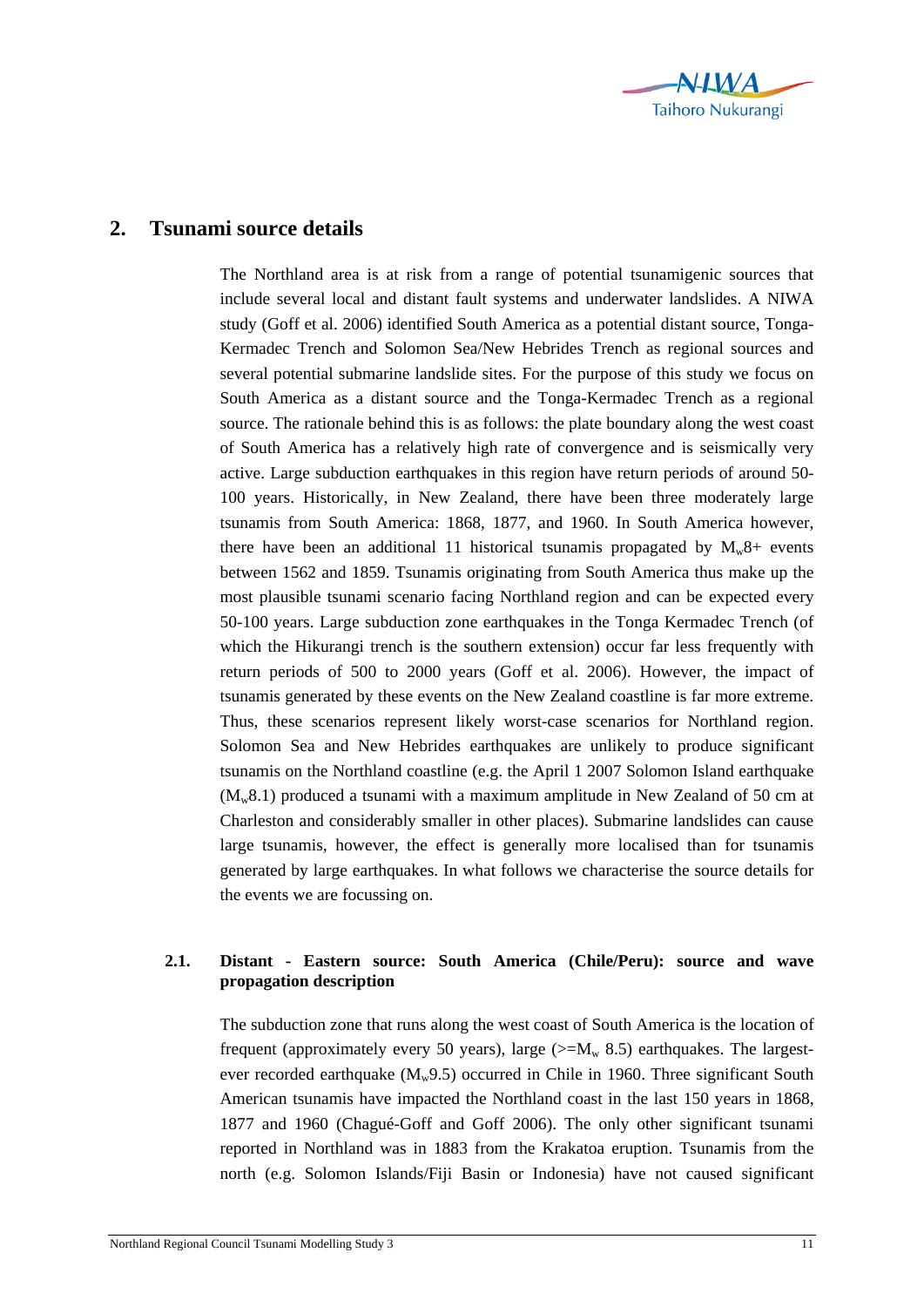

impact on the Northland coastline in recorded history. As such, South America represents our most probable source of far-field tsunamis.

There are three primary factors that determine how New Zealand is affected by tsunamis which travel across the Pacific Ocean: source location (including source geometry), wave transformations that occur while the tsunami crosses the ocean, and the effects of the bathymetry and geometry of the continental shelf and coastal region.

The size of a tsunami generated by a subduction zone earthquake depends on a number of factors including the magnitude, source geometry and location of the event. The magnitude and source geometry of the earthquake determine the surface deformation, which, in turn, determines the overall size and length scale of the tsunami. Representative source geometry can be calculated via an empirical formula that takes fault length, width, slip and moment magnitude into account. Plate boundaries and convergence rates can be found in Bird (2003) and Pacheco et al. (1993) gives information on the fault geometry. A typical fault could be 100 km wide along the dip and extend down to 45 km below the surface. The location of the earthquake also determines the primary direction that the tsunami will propagate and hence whether the wave will hit or miss New Zealand. A good example of this is a comparison of the tsunamis caused by the 1868 and 1960 Chilean earthquakes. The 1868 earthquake was smaller in magnitude and caused a smaller tsunami in general, however its location meant New Zealand lay directly in the path of the resulting tsunami. The 1960 earthquake was bigger, however, its source location directed the ensuing tsunami mostly to the north of New Zealand. The net effect of each tsunami on the north of New Zealand was similar.

Tsunamis generally follow great circle routes over the ocean, however this path is modified by reflection and refraction when the water depth changes. Waves may also be diffracted as they pass through island chains, but there are no significant islands between South America and New Zealand. Usually, trans-Pacific tsunami propagation is modelled using nonlinear shallow water theory with dissipation of short wavelengths, or by linear shallow water theory where all waves travel at the same wave speed. However, this latter approach is not strictly correct since over this great distance the waves are dispersive (long waves travel faster than short waves) and the result is that a wave train is generated rather than a single wave. This behaviour is important when the runup is considered as multiple waves can cause resonance effects.

For the purposes of this report, we have chosen to specify an incident tsunami at the eastern edge of the model grid (210 degrees east longitude) that represents a "direct hit" scenario similar to the 1868 event. We have used the concept of inverse modelling to ground truth this scenario using the more reliable historical data for the 1868 event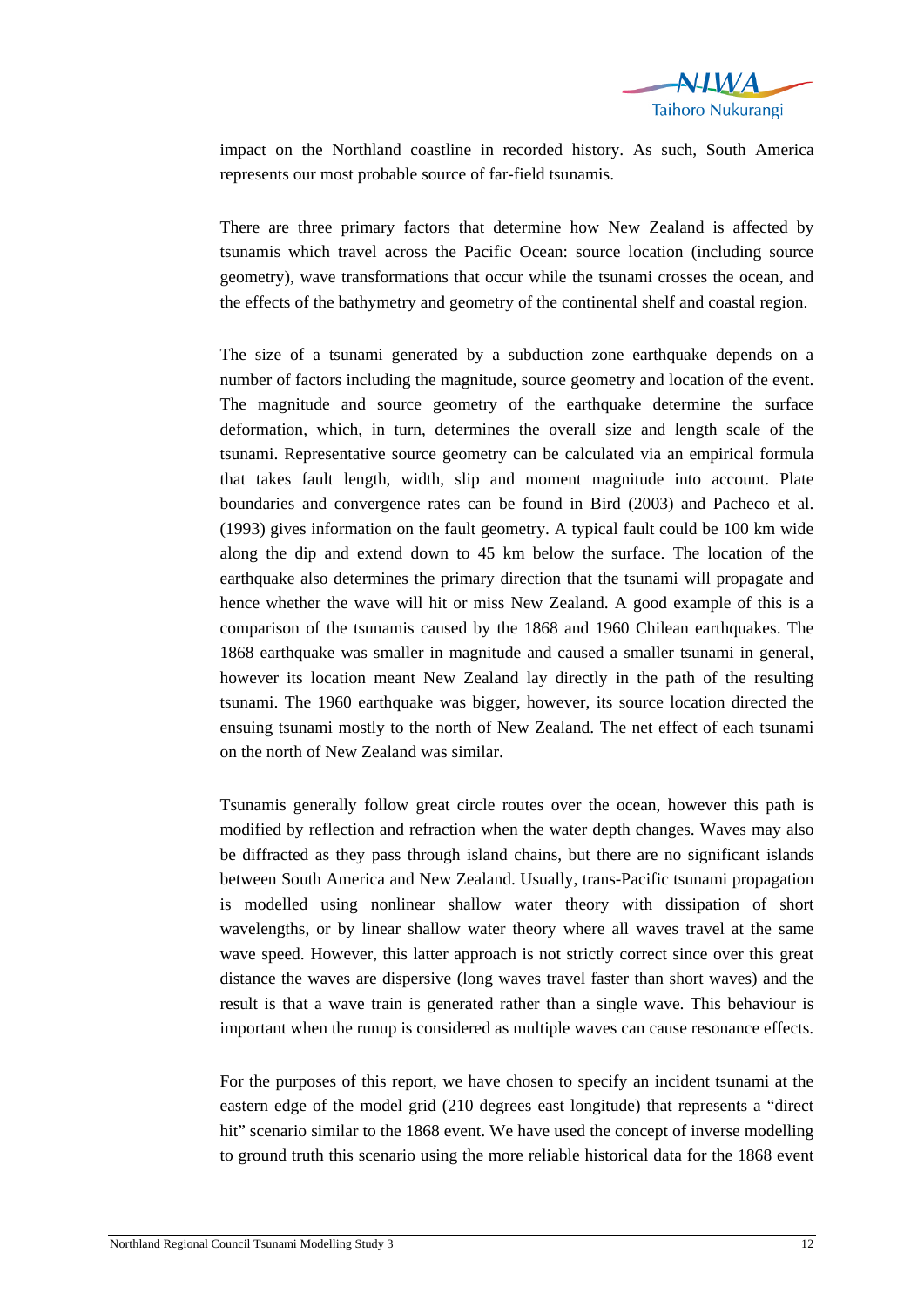

and to a lesser degree the 1960 event. In effect, the model fills in the missing information along the coast using the historical data as a rough guide.

## **2.2. Regional/Local – Eastern source: Tonga-Kermadec Trench**

Subduction zone earthquakes occur along the Tonga-Kermadec Trench associated with the Pacific/Australian plate boundary (the Hikurangi Trough is a southern extension of the Tonga-Kermadec Trench, Figure 1). This source occurs beneath the eastern margin of the continental shelf and the Kermadec Ridge from the east coast of the North Island to Tonga, where the Pacific Plate underthrusts (subducts) to the west. Historic earthquakes of magnitude  $M_w$  8.0 to 8.3 have occurred along the Kermadec boundary (ITDB/PAC 2004) in the early 1900's.

Palaeotsunami data have been used successfully to groundtruth models of local tsunami inundation from this source for some parts of New Zealand (Walters et al., 2006a). A considerable amount of evidence of past events has been compiled during a series of studies (e.g. Nichol et al., 2003; 2004; Bell et al., 2004; Goff et al., 2005; Chagué-Goff and Goff, 2006). Undoubtedly, there is a large impact from this source on the eastern and northeastern facing coasts of the North Island.

Although the Tonga-Kermadec-Hikurangi Trench extending north along the east coast of the North Island to Tonga is a prominent feature in the seabed topography, there is a paucity of definitive geophysical information for the area north of East Cape. South of East Cape along the Hikurangi subduction zone, Reyners (1998) suggests that the subduction zone area decreases between Wairarapa and East Cape and events of about  $M_{w}$  6.9 are estimated for the northern part of this segment.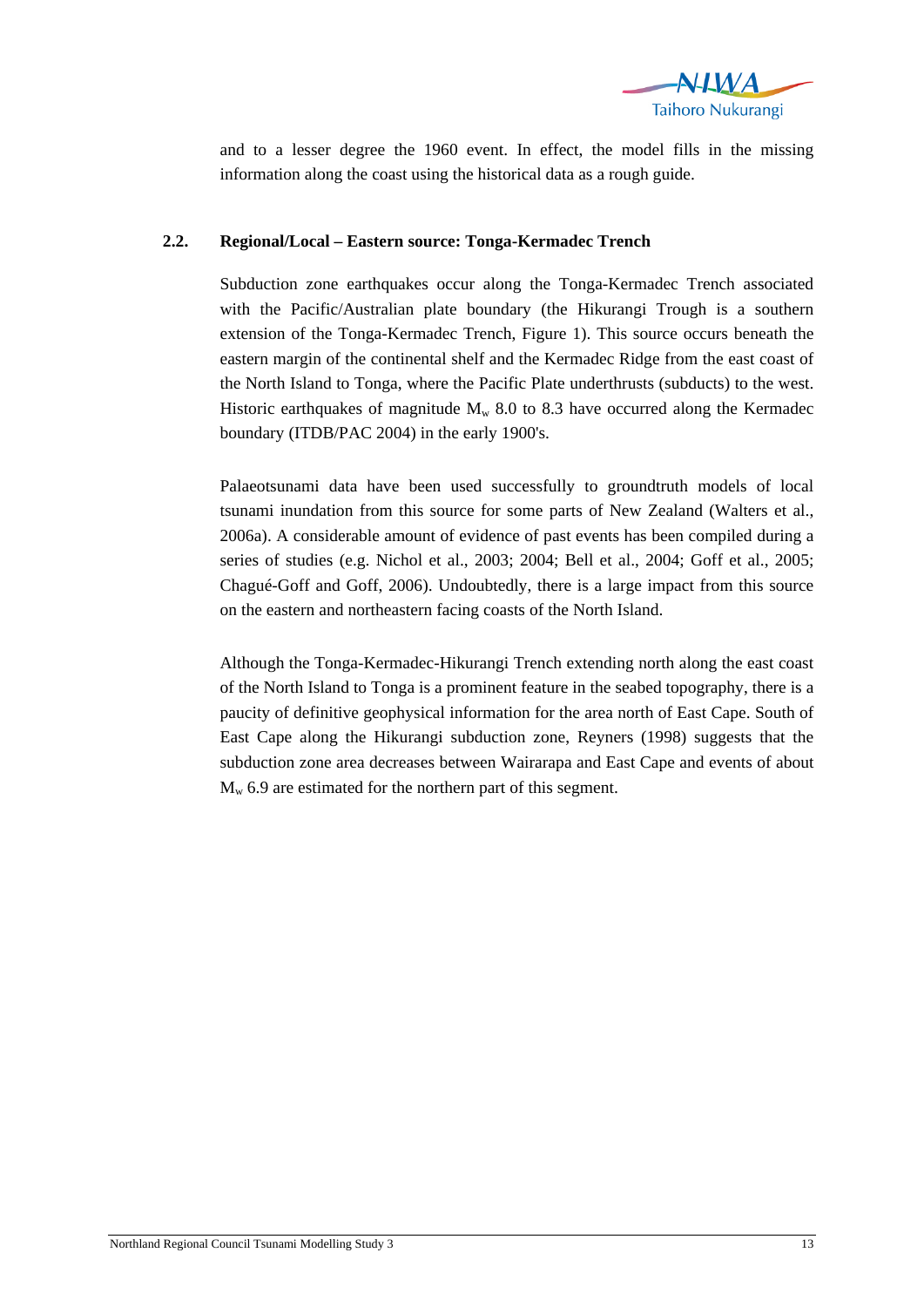



**Figure 1: Geophysical setting of New Zealand showing the Tonga-Kermadec Trench (taken from Goff et al. 2006).** 

Up to a distance of approximately 250 km north of East Cape, the Hikurangi Plateau is being subducted beneath the Kermadec margin. At the northern edge of the plateau is the Rapuhia Scarp where there is an abrupt transition from the Hikurangi Plateau volcanics to oceanic crust (Collot and Davey, 1998; Davey and Collot, 2000). The Rapuhia Scarp is approximately 1 km high and results in an increase in depth of approximately 1.5 km to the north. This implies that the shelf slope is oversteepened and there is a possibility of large submarine landslides and slumps. In addition, the scarp may act as a termination point for subduction zone ruptures to the north and south. Moreover, the change in fault dip across the scarp suggests that surface deformation caused by fault rupture may vary between sections to the north and south of the scarp.

Since the magnitude and location of subduction zone events is not well defined for this area, Goff et al. (2006) explored a range of events and compared the results with elevations of palaeotsunami deposits primarily from the  $15<sup>th</sup>$  century (e.g. Walters et al., 2006a). The first set of events were three  $M_w$  8.5 events placed south and north of the Rapuhia Scarp, and the next northern section of the fault respectively. The southern section mainly impacts the Bay of Plenty to Great Barrier Island, the next northern section mainly impacts Northland, and the far north section has minimal impact because the tsunami is directed north of the North Island. Events farther north